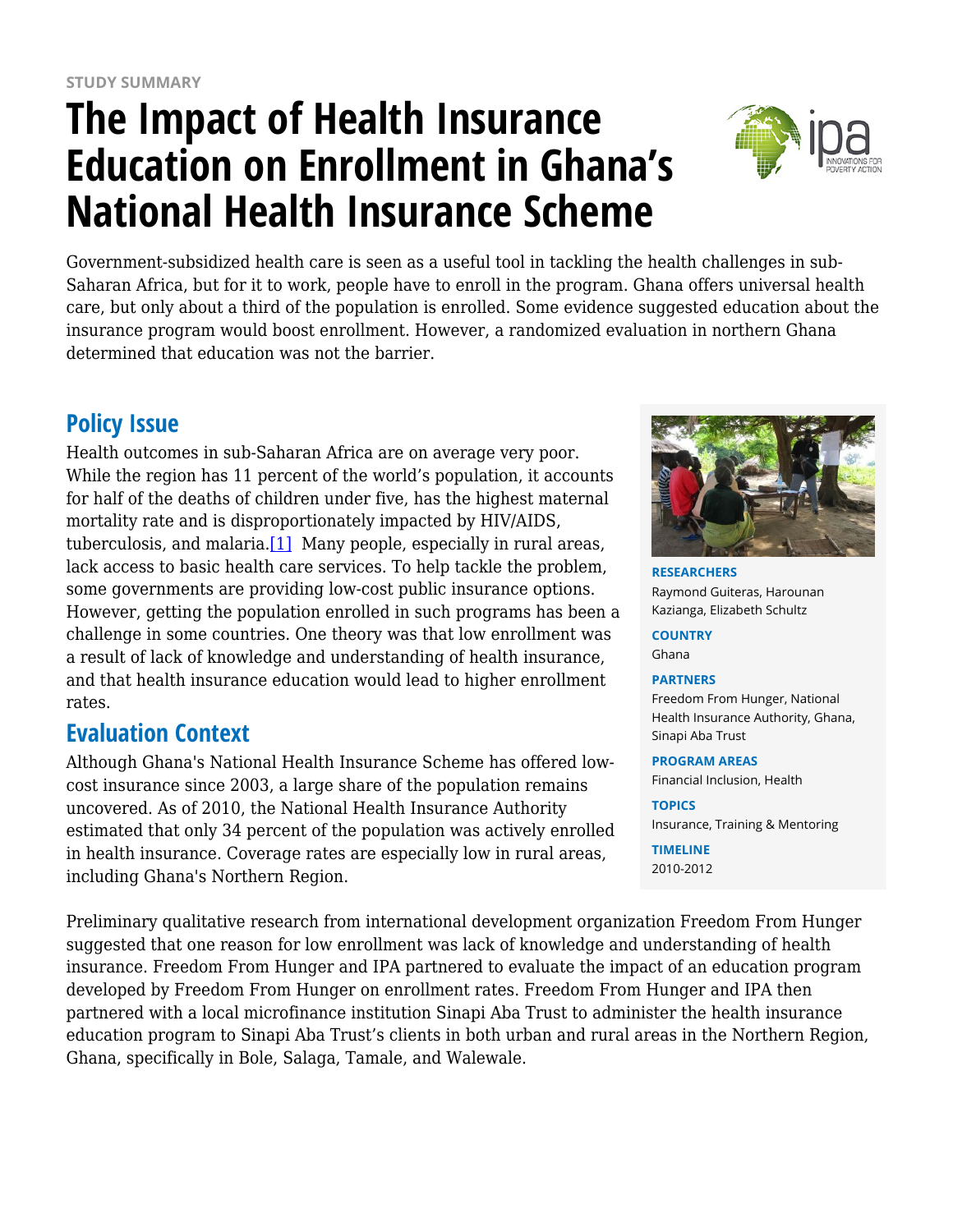## **Details of the Intervention**

To understand if health insurance education leads to higher enrollment rates, researchers carried out a randomized evaluation with survey data from 1,500 Sinapi Aba Trust microfinance group clients. Credit officers with Sinapi Aba Trust administered the education program to microfinance groups after being trained by Freedom From Hunger.

Three hundred microfinance groups were randomly selected from among Sinapi Aba Trust's client groups. The groups were stratified by branch, depending on whether the group was urban or rural, and whether initial insurance enrollment for the group was estimated to be high or low. Of those 300 groups, 120 were randomly assigned to the comparison group, while 45 were assigned to each of four treatment groups . All of the treatment groups received education covering planning for health expenses, the definition of health insurance and its benefits, and how to sign up for Ghana's National Health Insurance Scheme.

The four treatment groups were as follows:

*Short session education:* These credit groups received education through a series of six 30-minute sessions over 12 weeks.

*Short session education and reminder session:* These credit groups were also given education through a series of six 30-minute sessions over 12 weeks, but with a session one year later that reviewed the material and reminded clients that to continue to have access to health insurance, they needed to enroll each year.

*Consolidated session education:* These credit groups covered the same material as the "short session" groups but in one 2-hour session.

*Consolidated session education and reminder session:* These credit groups covered the same material as the "short session" groups but in one 2-hour session, and with a reminder session one year later.

A fifth, comparison group did not receive any education program.

IPA conducted baseline, midline, and endline surveys with 1,500 respondents. Within each client group, five individuals were randomly selected to be included in the study data. Sinapi Aba Trust credit officers administered post-education knowledge tests with a small subset of the sample. IPA also conducted a qualitative endline survey with a small a subset of the sample.

## **Results and Policy Lessons**

Results indicated that individuals who received health insurance education were no more likely to enroll in health insurance than individuals in the control group.[\[2\]](https://www.poverty-action.org/printpdf/7151#_msocom_1)

While education may have had some impact on knowledge of insurance, the effect was short-lived. Notably, attitudes towards insurance were universally favorable, and knowledge of insurance generally high, regardless of treatment status. This suggests that knowledge was not a major barrier to health insurance enrollment in Ghana. Follow-up interviews suggest that the convenience of registration, clients following through on stated intent to enroll, and the timing of making the premium payments are more common challenges for enrollment. In environments where knowledge and enrollment are low,